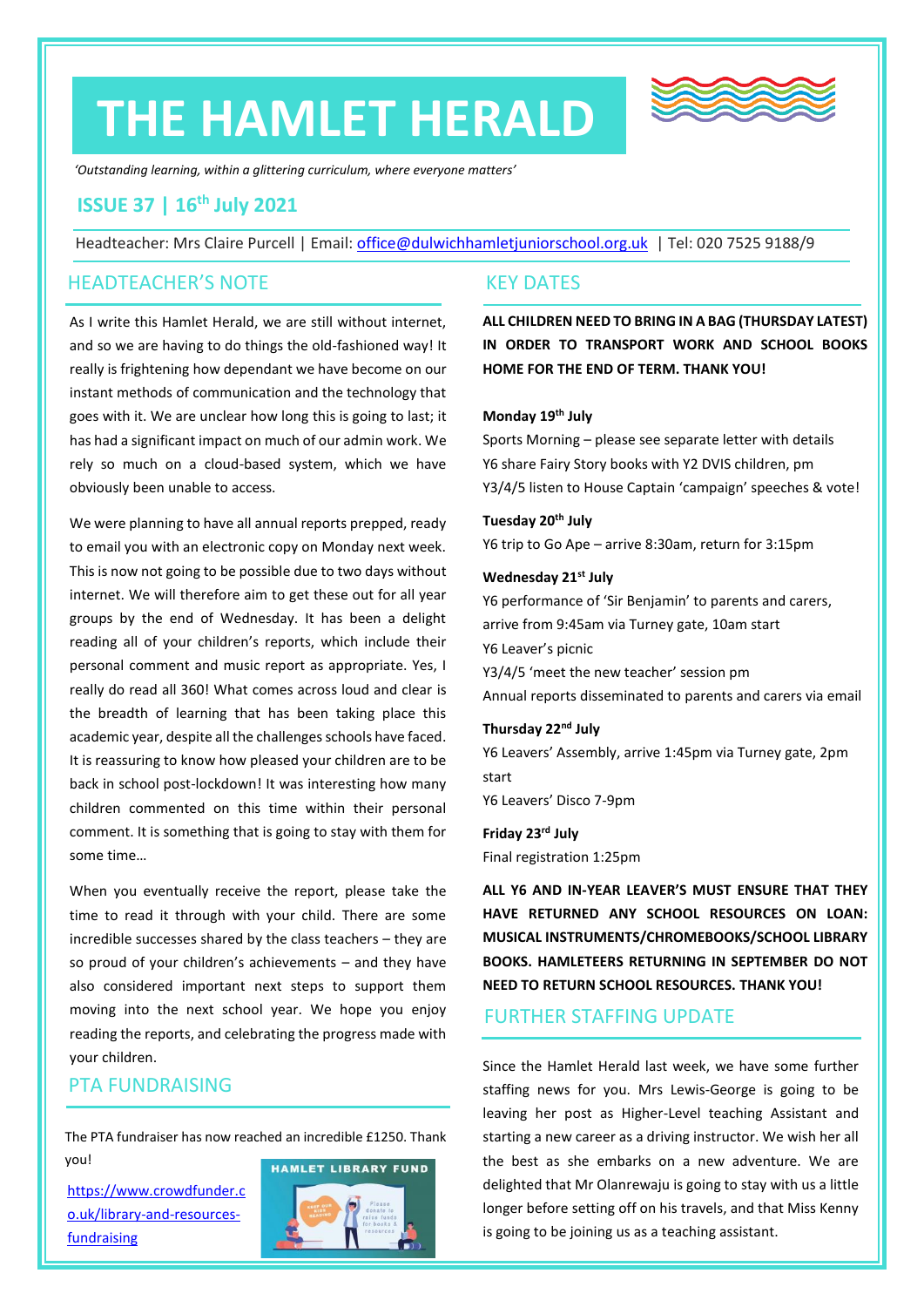# FREE SCHOOL MEALS, PUPIL PREMIUM AND SUMMER VOUCHERS

Due to the rising cost of living and the unfortunate global pandemic, everyone could use a bit of help.

If you are on a low income or on benefits, then you may be able to claim free school meals for your child. While all Southwark primary school children are able to access free meals via their healthy schools meal programme, for those children who have a statutory entitlement to free meals, an additional funding called Pupil Premium is allocated from the Department for Education. This funding is paid directly to a school to improve the quality of children's education. At Dulwich Hamlet, we offer you subsidised fees for clubs, trips and music lessons, as well as a pack of school uniform on entry to Y3 and again in Y5.

If you would like to see if you are entitled, please visit this website:<https://pps.lgfl.org.uk/> It only takes a few minutes to complete, and you receive a certificate of eligibility which you can then share with us so that we can access the funding.

Follow the simple instructions as listed here:

- 1. Click Check my eligibility
- 2. Click Proceed, create a new account
- *3.* Click Drop down box Local Authority Insert *Southwark*
- 4. Click Drop down box School Insert *Dulwich Hamlet Junior School*
- 5. Read terms before you can use the Free School Meals Eligibility Checker, you need to read and accept the Privacy Notice
- 6. Input your details: You must complete all of the boxes paying particular attention to those in the green area, which indicates information that is matched against DWP/HMRS data
- 7. Results will show at the bottom. If successful, it will be *Green*. Download certificate and email to Chrissie Purcell [cpurcell4.210@lgflmail.org](mailto:cpurcell4.210@lgflmail.org)

Please contact Chrissie Purcell in the office for further support and information.

**Following the recent announcement to extend the COVID Local Support Grant, Southwark will be using their allocation to fund meals for FSM pupils over the summer holidays. Funding will be £3 per pupil per day. Summer 2021 holiday (27 days, from Monday 26th July to Tuesday 31st August) totalling £81 per child who is entitled to FSM.**

**If you are making a new application (not existing, known Pupil Premium families), please ensure that your certificate is with us by Tuesday 20th July so that we can process your vouchers in time for the summer 2021 holiday.**

# CHANGES TO CONTACT TRACING IN EDUCATION AND CHILDCARE SETTINGS

- From Monday 19th July 2021, education and childcare settings (i.e. schools, colleges and nurseries) will no longer carry out routine contact tracing when a positive case, or close contact has been identified. This responsibility is being taken away from schools. From this point onwards, close contacts will be identified and contacted by NHS Test and Trace.
- As with positive cases in any other setting, NHS Test and Trace will speak with the individual who has tested positive or, depending on their age, their parent or legal guardian – to identify close contacts.
- Contacts within schools, colleges and nurseries will only be traced by NHS Test and Trace where the positive case specifically identifies the individual as having close, prolonged contact. NHS contact tracers will provide support on how to identify a close contact. The setting will not routinely be contacted to provide details of close contacts.
- Schools, colleges and nurseries may be contacted in exceptional cases to help with identifying close contacts where there is a local outbreak, as currently happens in managing other infectious diseases.
- Symptomatic individuals, and those who record a positive test, will still need to isolate in line with current guidance.

We will be sending you a separate communication from The Charter Schools Educational Trust with further detailed information.